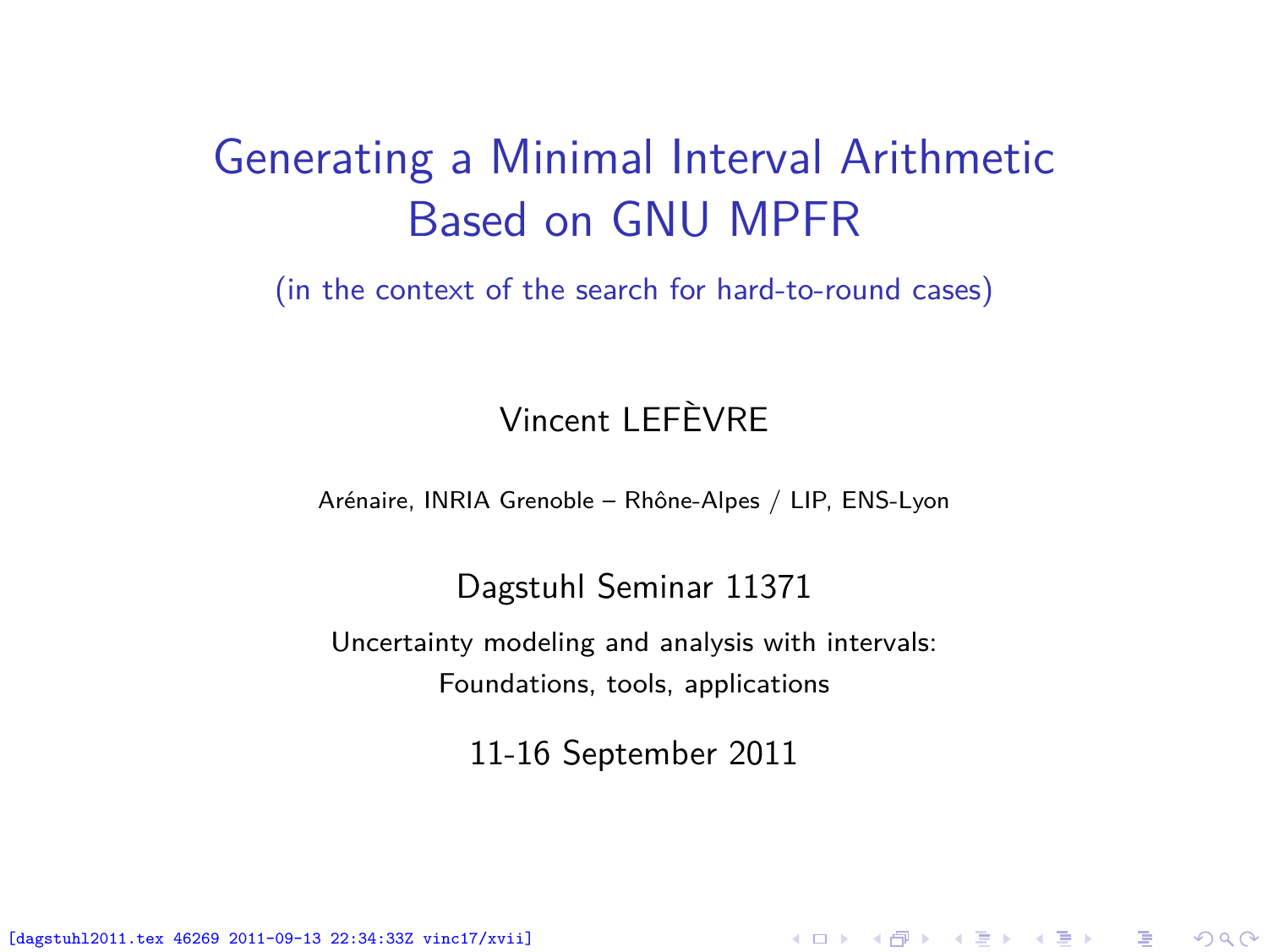#### **Outline**

- [Searching for the Hardest-to-Round Cases](#page-2-0)
- [The Current \(Historical\) Solution](#page-6-0)
- **GNU MPFR** in a Few Words
- **o** [Interval Arithmetic in Perl?](#page-8-0)
- [In the Search of the Hardest-to-Round Cases](#page-9-0)
- [What Could the Generated MathML Contain](#page-10-0)
- [On a Different Subject: The MIRAMAR Project](#page-11-0)

[dagstuhl2011.tex 46269 2011-09-13 22:34:33Z vinc17/xvii]

 $\Omega$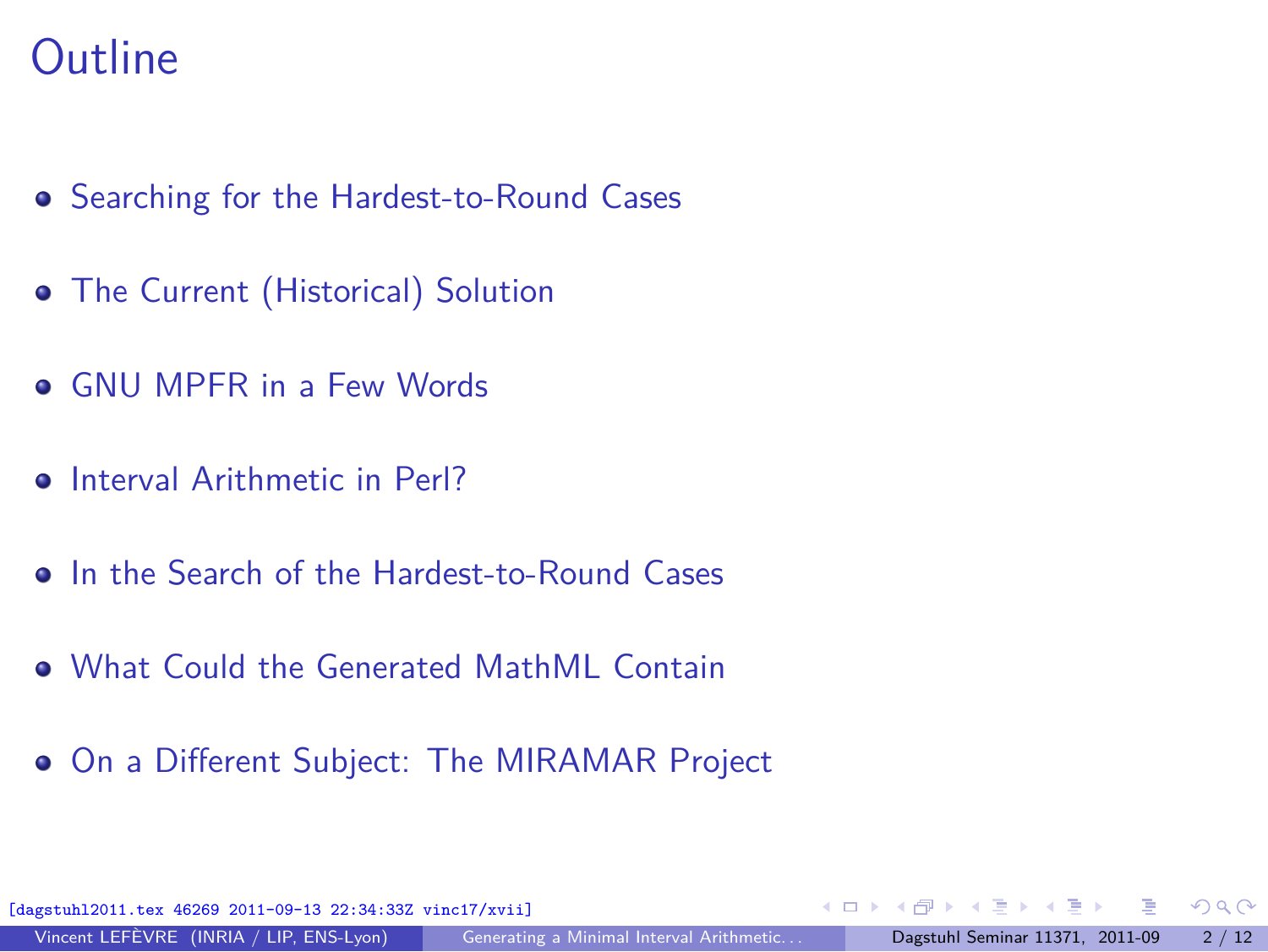## Searching for the Hardest-to-Round Cases

**The goal:** obtain guaranteed results for the search for the hardest-to-round cases for correct rounding in a fixed precision.

Rounding the elementary functions:

- We want to evaluate and round  $y = f(x)$  correctly, i.e. to return  $\circ(y)$ .
- We know how to compute an approximation  $y'$  to  $y$  with error bound  $\varepsilon$ .
- We know how to round  $y'$ , but do we obtain the same result  $\circ(y') = \circ(y)?$



<span id="page-2-0"></span>Problem known as the Table Maker's Dilemma (TMD). Cases needing *ε < ε*0?

| [dagstuhl2011.tex 46269 2011-09-13 22:34:33Z vinc17/xvii] |                                          |  |  | - ← ロ ▶ ← ← 伊 ▶ ← ヨ ▶ ← ヨ ▶ │ ヨ │ ◆ つく(^ |
|-----------------------------------------------------------|------------------------------------------|--|--|------------------------------------------|
| Vincent LEFÈVRE (INRIA / LIP, ENS-Lyon)                   | Generating a Minimal Interval Arithmetic |  |  | Dagstuhl Seminar 11371, 2011-09 3 / 12   |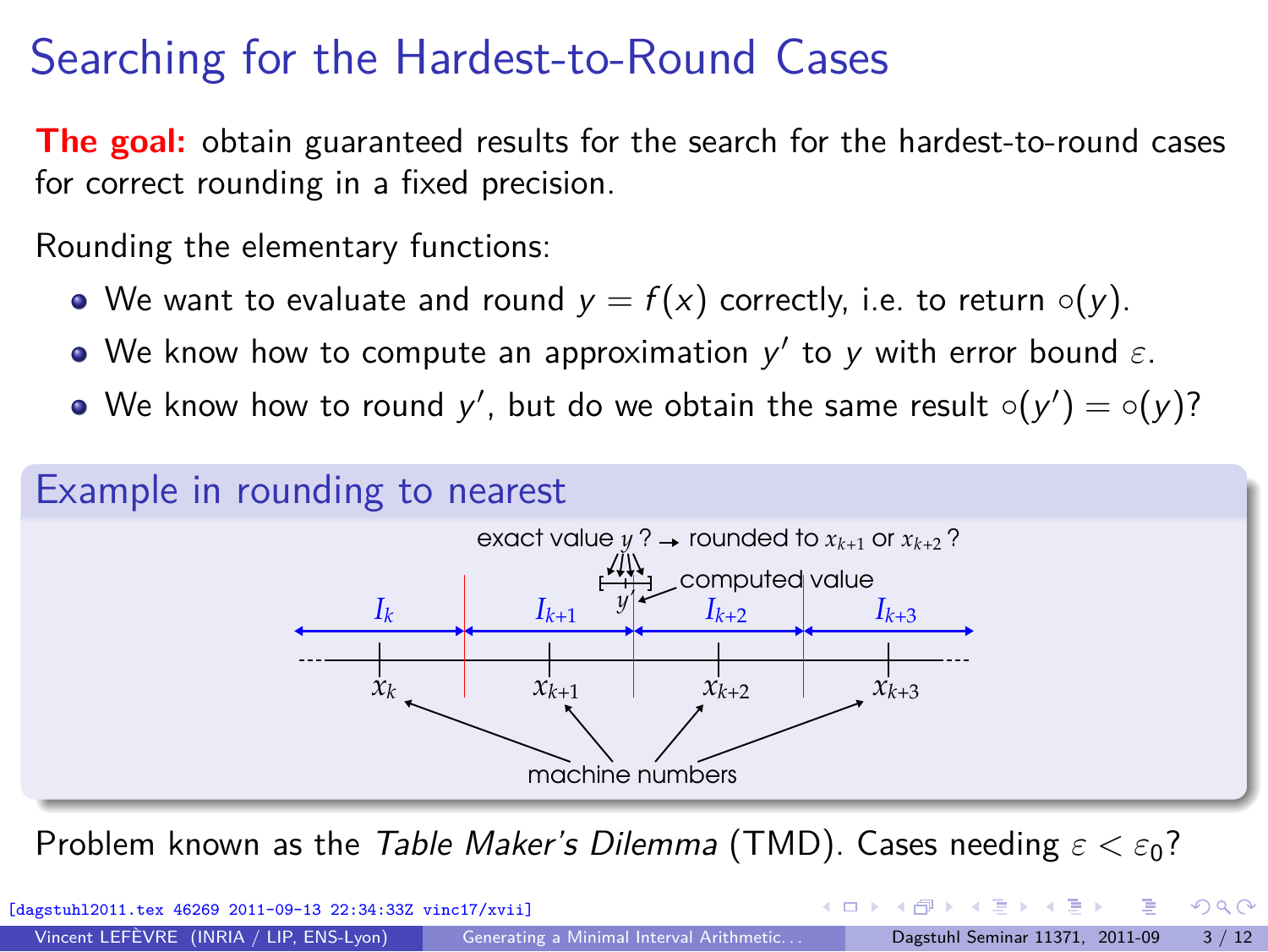# Searching for the Hardest-to-Round Cases [2]

Breakpoint numbers: discontinuity points of the rounding functions.

- Directed rounding: the machine numbers.
- Round-to-nearest: the midpoint numbers.

The form of hard-to-round cases in radix 2, *n* denoting the precision:

• in directed rounding:



o in round-to-nearest:



[dagstuhl2011.tex 46269 2011-09-13 22:34:33Z vinc17/xvii]  $\Omega$ Vincent LEFÈVRE (INRIA / LIP, ENS-Lyon) Generating a Minimal Interval Arithmetic... Dagstuhl Seminar 11371, 2011-09 4 / 12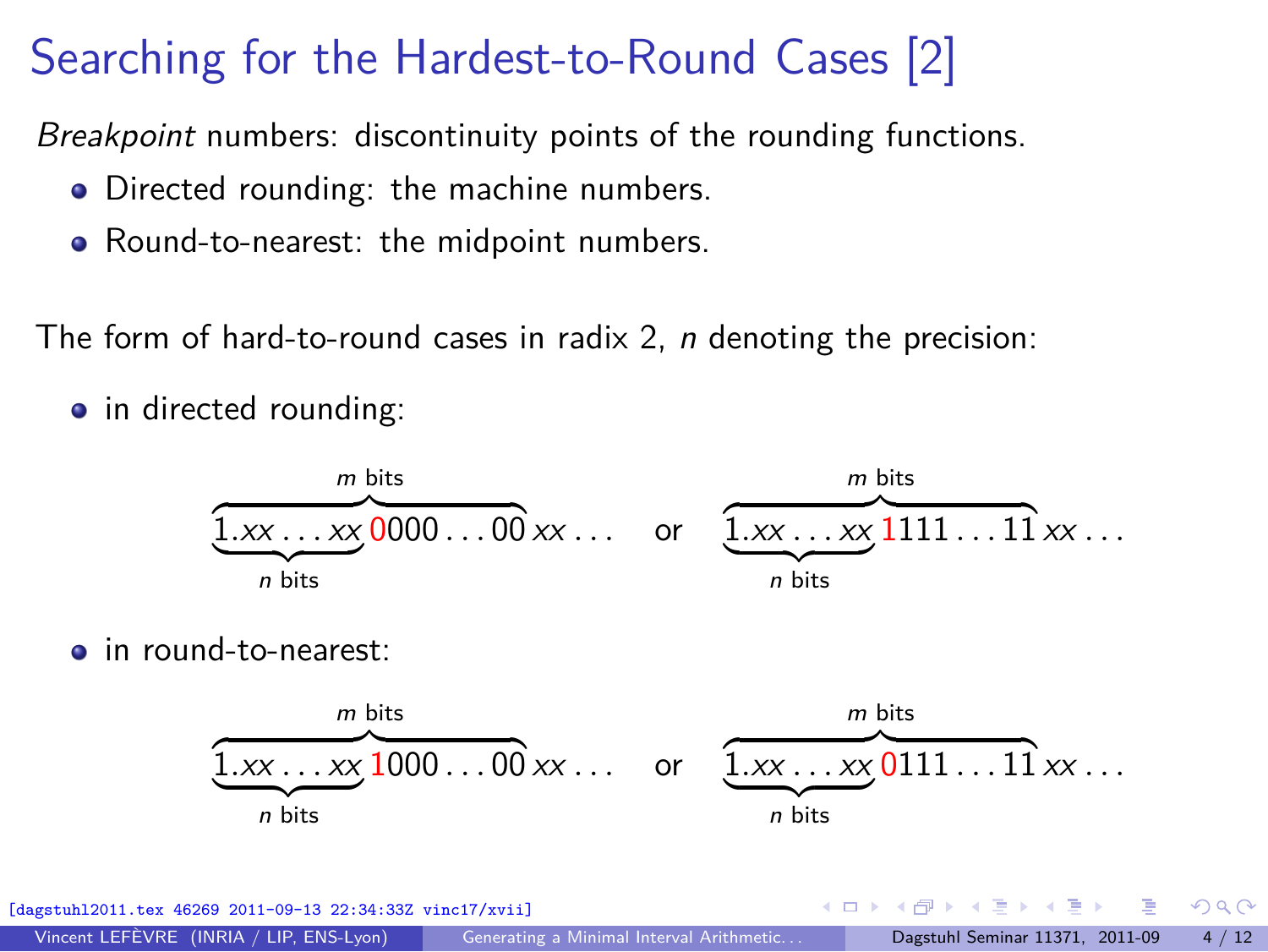## Searching for the Hardest-to-Round Cases [3]

The problem: find all the machine (or breakpoint to get the results for  $f^{-1}$  too) numbers x such that  $f(x)$  is very close to a breakpoint number.

Small segment cut: hard-to-round case for  $f$  and/or the inverse function  $f^{-1}.$ 



In binary64, up to  $2^{53}$  inputs per exponent!

| [dagstuhl2011.tex 46269 2011-09-13 22:34:33Z vinc17/xvii] |                                          |  | - ∢ ロ ▶ ∢ 何 ▶ ∢ ヨ ▶ ∢ ヨ ▶ ・ ヨ ・ イ) Q Q ◇ |  |
|-----------------------------------------------------------|------------------------------------------|--|------------------------------------------|--|
| Vincent LEFÈVRE (INRIA / LIP, ENS-Lyon)                   | Generating a Minimal Interval Arithmetic |  | Dagstuhl Seminar 11371, 2011-09 5 / 12   |  |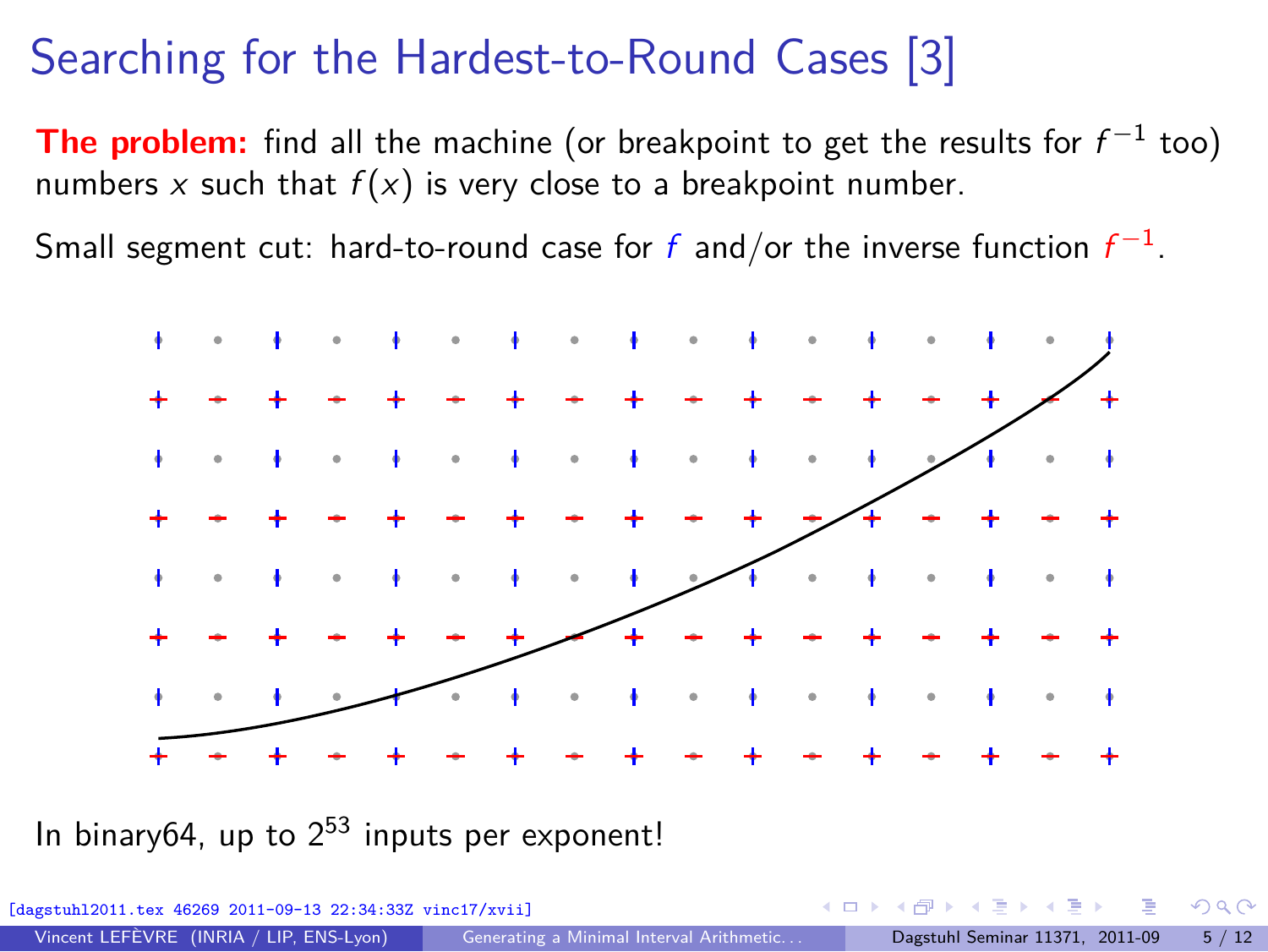# Searching for the Hardest-to-Round Cases [4]

Input: a floating-point system (radix, precision), a function  $f$ , and an interval I. Output: hardest-to-round cases of  $f$  on  $I$  (actually, a superset).

Several steps:

- $\bullet$  Determine an enclosure of the range  $f(I)$ , more precisely the exponent range (in general, consisting of 1 or 2 consecutive integers), so that fixed point can be used in the last step.
- 2 Approximate f by a polynomial in a large precision (several words).
- <sup>3</sup> Fast algorithms applied on the polynomial (hierarchical approximations by polynomial of smaller degrees on subintervals, algorithms in sublinear time complexity) for the search itself. **The slowest step.**
- Check and filter the potential hard-to-round cases x by computing  $f(x)$  in a large precision (2 million cases per exponent  $\rightarrow$  a few hundreds).

Here we focus on steps 1-2 (C code generator written in Perl) and 4. Performance is not crucial, but proving the results is.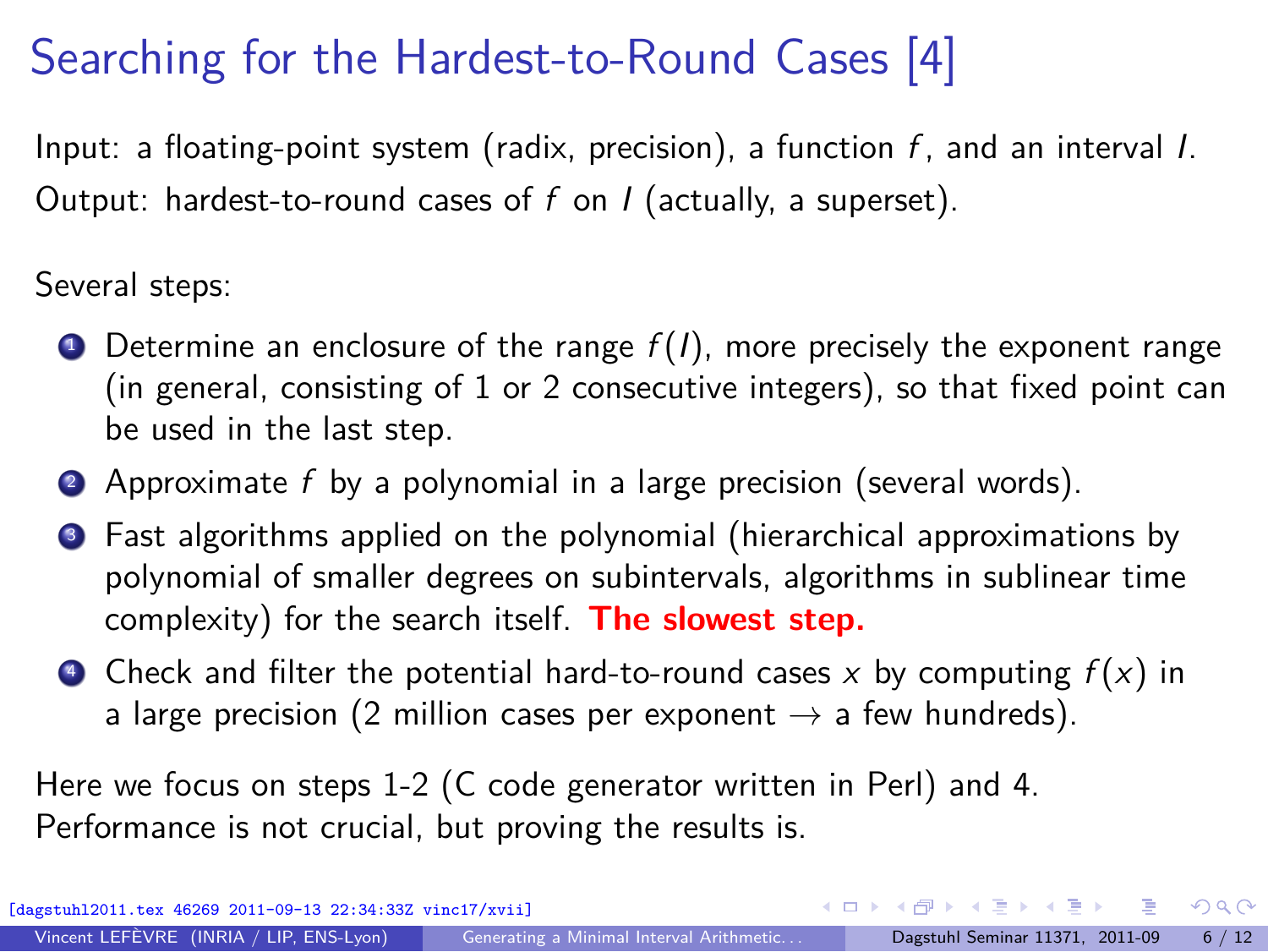# The Current (Historical) Solution

Steps 1-2 ("initialization") and 4 are done in interval arithmetic, by using Maple and the intpakX package. Steps 1-2 take a fraction of second per interval I.

Drawbacks of using Maple  $+$  intpakX:

- Maple is commercial, thus not available everywhere.
- On networks, a license server is used. Many practical problems with it.
- The intpakX package assumes that the results of the functions provided by Maple are within some error bound (1 ulp?); however no error bounds are specified by Maple.
- The SIGSTOP/SIGCONT signals (sent by Grid Engine for managing jobs on remote machines) make Maple crash (segmentation fault).
- Separate processes are created, making job control more difficult.
- <span id="page-6-0"></span>It seems that Maple tends to increase the load average, so that SGE is more likely to send a SIGSTOP to the job processes when Maple is running.

Now there's GNU MPFR. . .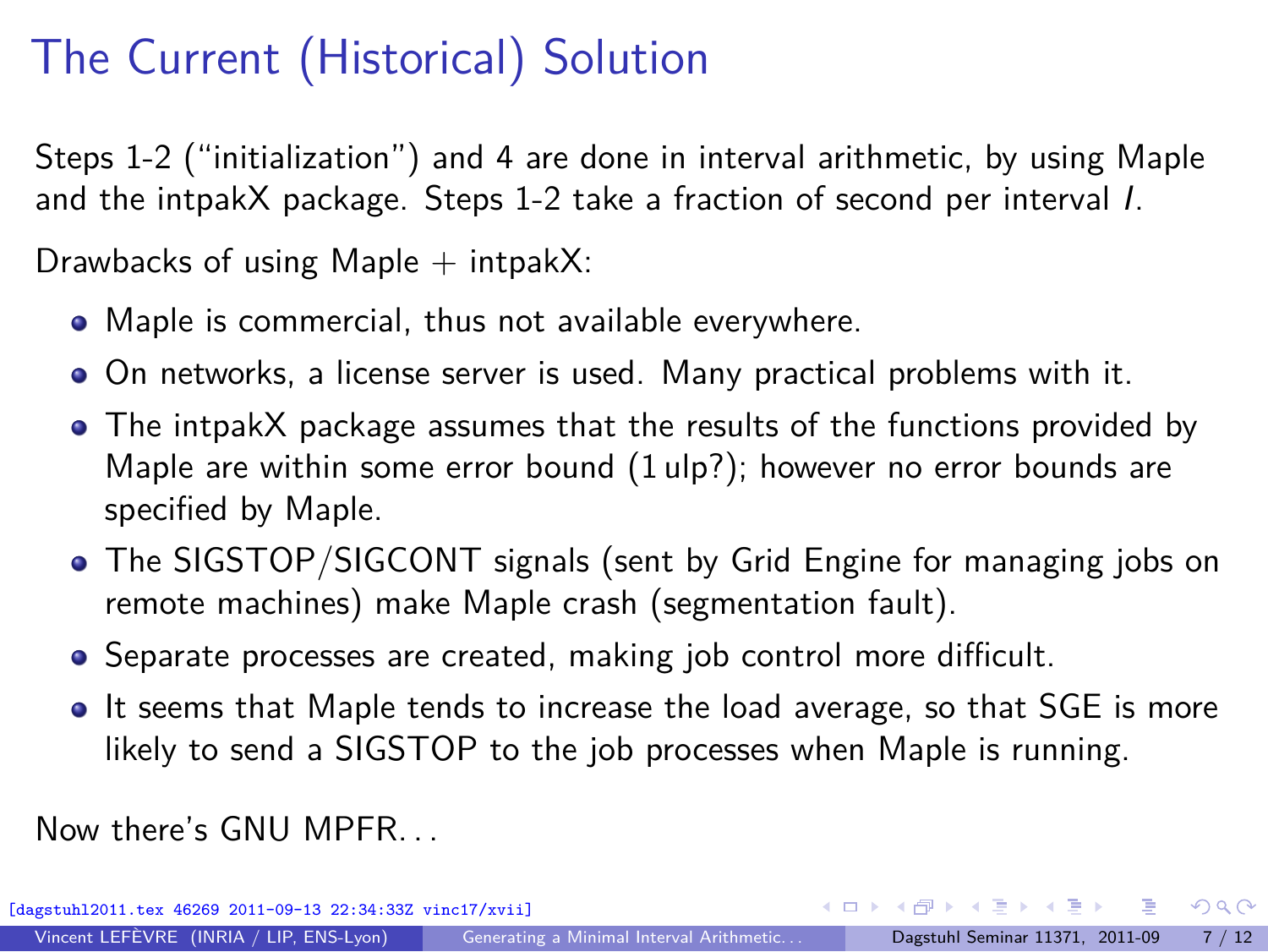# GNU MPFR in a Few Words

GNU MPFR features:

- Arbitrary-precision floating-point library in radix 2.
- Each MPFR number (type mpfr t) has its own precision  $p > 2$ .
- Good ideas of the IEEE 754 standard:
	- $\triangleright$  Correct rounding in 5 rounding modes: to nearest (with the even rounding rule, toward +Inf, toward −Inf, toward zero, away from zero.
	- $\triangleright$  Special data: NaN, signed infinities, signed zeros.
	- Exceptions (thread-local flags): the same as in IEEE 754.
	- $\triangleright$  A few differences: a single NaN, no subnormals (but can be emulated).
- 80 mathematical functions, in addition to utility functions.
- Written in C (ISO + optional extensions + GMP calls), with a conventional C API, but third-party interfaces for other languages (e.g. Perl).
- **o** Free: LGPL licence

MPFR doesn't track the error bounds (it is a floating-point arithmetic, not an interval arithmetic). Interval arithmetic provided by MPFI, based on MPFR.

<span id="page-7-0"></span> $\Omega$ 

 $\left\{ \begin{array}{ccc} \square & \times & \overline{c} & \overline{c} & \rightarrow & \overline{c} & \rightarrow & \overline{c} & \rightarrow & \overline{c} & \rightarrow & \overline{c} & \rightarrow & \overline{c} & \rightarrow & \overline{c} & \rightarrow & \overline{c} & \rightarrow & \overline{c} & \rightarrow & \overline{c} & \rightarrow & \overline{c} & \rightarrow & \overline{c} & \rightarrow & \overline{c} & \rightarrow & \overline{c} & \rightarrow & \overline{c} & \rightarrow & \overline{c} & \rightarrow & \overline{c} & \rightarrow & \overline{c} & \rightarrow & \overline{c} & \rightarrow & \overline{c}$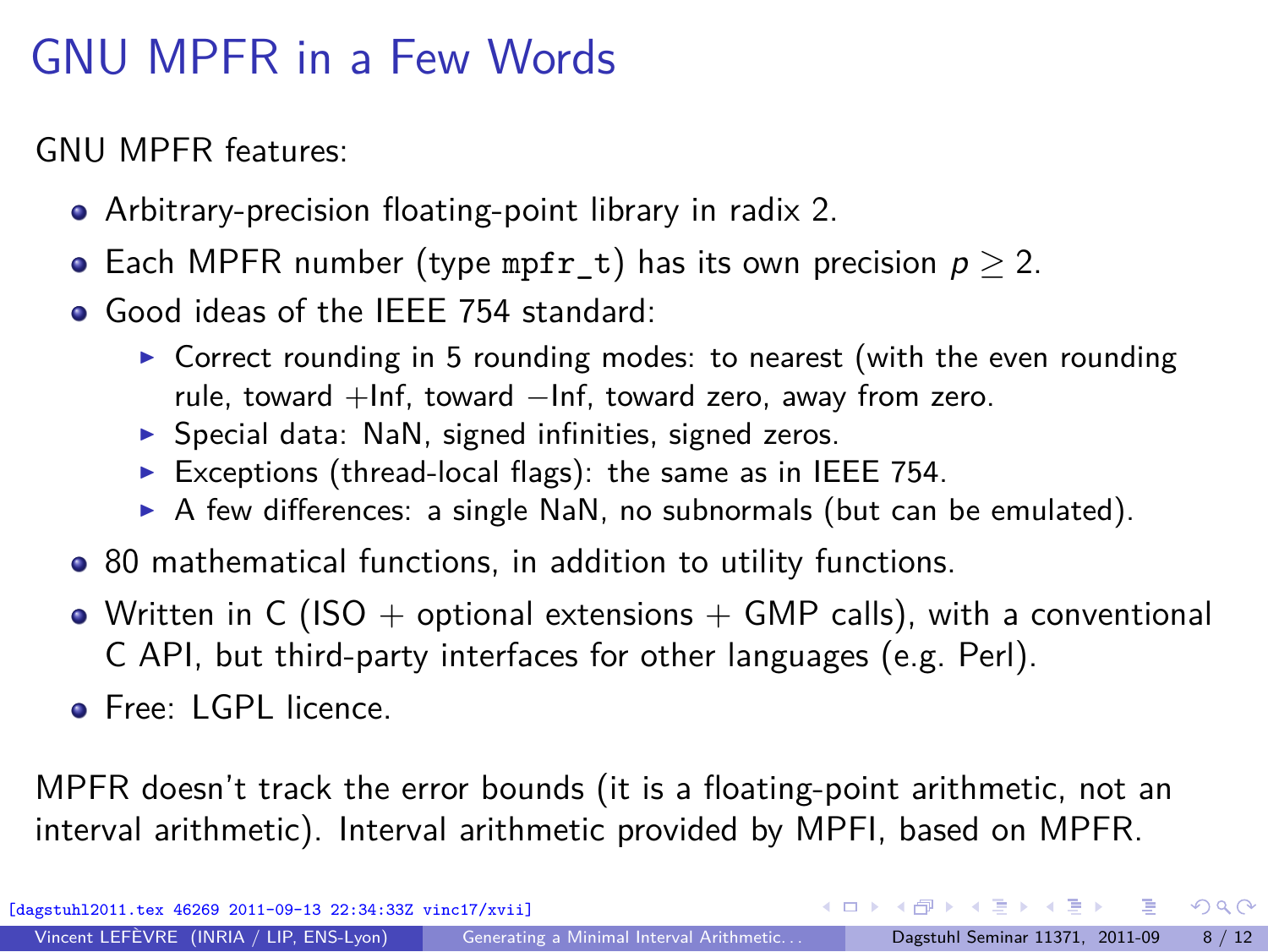#### Interval Arithmetic in Perl?

The only implementation: MPFI bindings Math::MPFI, rather new (1 year old). Probably not tested very much. Risk of bugs?

Another solution: write a simple implementation that should be easier to check manually or to prove formally. Main ideas:

- Language independent / use code generation.
- Avoid hardcoded functions, by using mathematical properties of the functions: monotonicity, periodicity, local extrema, poles...
- Two transformations: XML/MathML (expression) and function database  $\rightarrow$  XML/MathML (interval computations)  $\rightarrow$  language-dependant code.

Advantages:

- Code generation  $\rightarrow$  closer to the proof, less prone to bugs like typos for particular functions.
- One can control everything (e.g. special cases with no current specification) and get more info (e.g. some form of "monotonicity" decoration).

<span id="page-8-0"></span> $\Omega$ 

**•** Easier to add new primitive functions.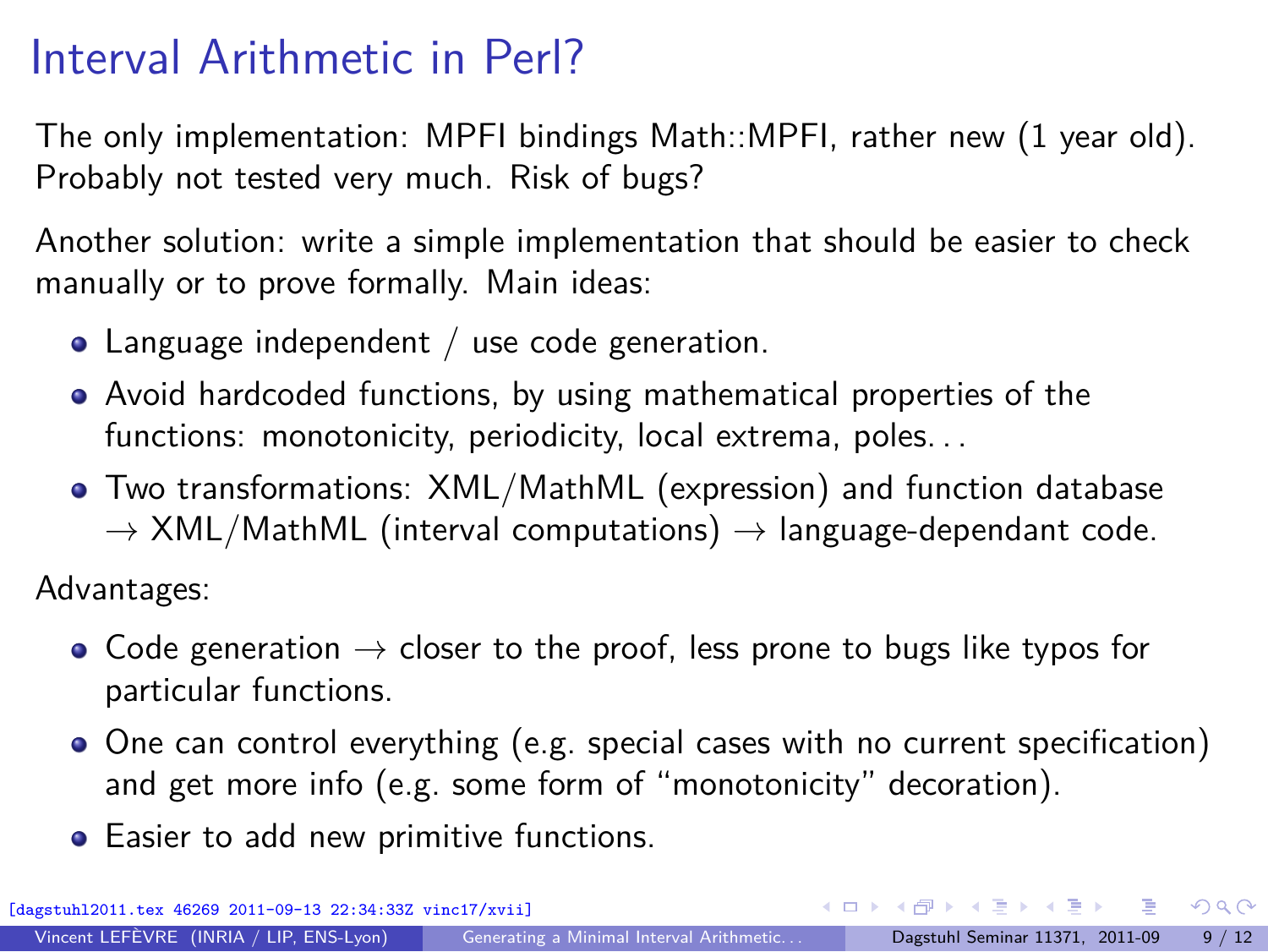## In the Search of the Hardest-to-Round Cases

Our application requires that the tested function be numerically regular (even monotonous, in general) on the tested subdomain, so that there should be no dependency problems and other difficulties.

```
A typical example (current code in Maple/intpakX syntax)
  File: def-cos
  Function: k\cos(x)T< 1
  CTcos &cos(x0)
  C T \sin \ \ \ \ \ \ \ \ \ \ \ \ \ \ \ \!(i\&1) CTcos k* ((-1)^{-(i/2)}) k/(i!)i&1 CTsin (x * ((-1)^(i+1)/2)) (x / (i!)E (T \text{ kintpower } (d+1)) \text{ } k * ((d+2)/((d+1)) * (d+1)))
```
<span id="page-9-0"></span>

| [dagstuhl2011.tex 46269 2011-09-13 22:34:33Z vinc17/xvii] |                                          |  | - K □ ▶ K @ ▶ K 로 ▶ K 로 ▶ - 로 - K) Q (연 |       |
|-----------------------------------------------------------|------------------------------------------|--|-----------------------------------------|-------|
| Vincent LEFÈVRE (INRIA / LIP, ENS-Lyon)                   | Generating a Minimal Interval Arithmetic |  | Dagstuhl Seminar 11371, 2011-09         | 10/12 |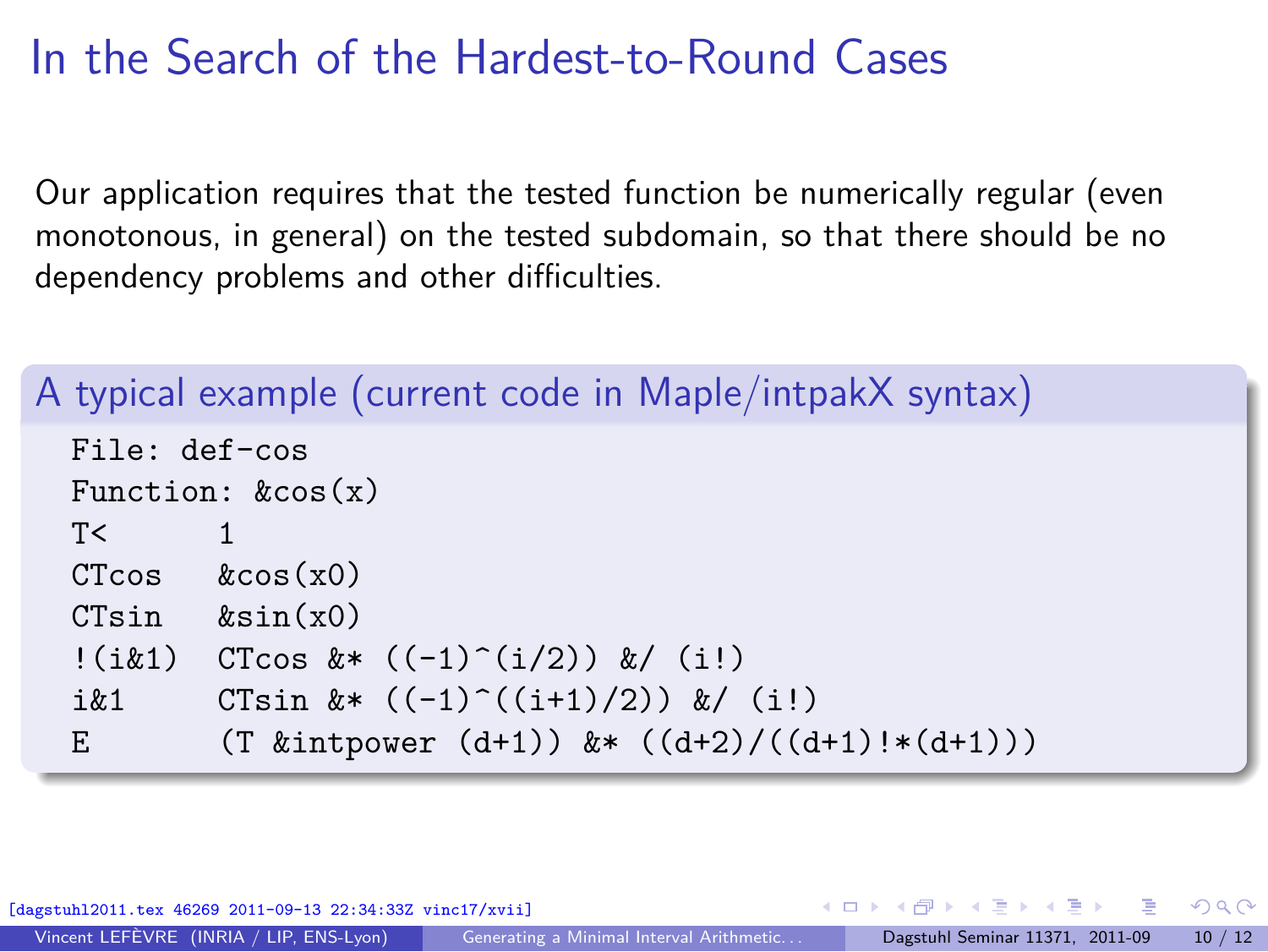# What Could the Generated MathML Contain

•  $cos(x_0)$  and  $sin(x_0)$ : for such primitive functions on a floating-point value, there would be an interval constuctor IntervFct, here IntervFct( $cos, x_0$ ), that would be mapped to, in C:

```
{ int inex = mpfr cos(c.inf, x0, MPFR);
    mpfr set(c.sup, c.inf, MPFR RNDN);if (inex) mpfr nextabove(c.sup); }
or in Perl:
```
- { my \$inex = Rmpfr\_cos(\$c{inf}, \$x0, MPFR\_RNDD); Rmpfr\_set(\$c{sup}, \$c{inf}, MPFR\_RNDN); \$inex and Rmpfr\_nextabove(\$c{sup}); }
- For the multiplication of an interval by a positive integer, the MathML code would express:

$$
(y_{\text{inf}}, y_{\text{sup}}) = (\nabla(x_{\text{inf}} \cdot i), \Delta(x_{\text{sup}} \cdot i))
$$

which would map to, in C:

mpfr\_mul\_ui(y.inf, x.inf, i, MPFR\_RNDD); mpfr\_mul\_ui(y.sup, x.sup, i, MPFR\_RNDU);

[dagstuhl2011.tex 46269 2011-09-13 22:34:33Z vinc17/xvii]

<span id="page-10-0"></span> $\Omega$ 

 $\left\{ \begin{array}{ccc} \square & \times & \overline{c} & \overline{c} & \rightarrow & \overline{c} & \rightarrow & \overline{c} & \rightarrow & \overline{c} & \rightarrow & \overline{c} & \rightarrow & \overline{c} & \rightarrow & \overline{c} & \rightarrow & \overline{c} & \rightarrow & \overline{c} & \rightarrow & \overline{c} & \rightarrow & \overline{c} & \rightarrow & \overline{c} & \rightarrow & \overline{c} & \rightarrow & \overline{c} & \rightarrow & \overline{c} & \rightarrow & \overline{c} & \rightarrow & \overline{c} & \rightarrow & \overline{c} & \rightarrow & \overline{c} & \rightarrow & \overline{c}$